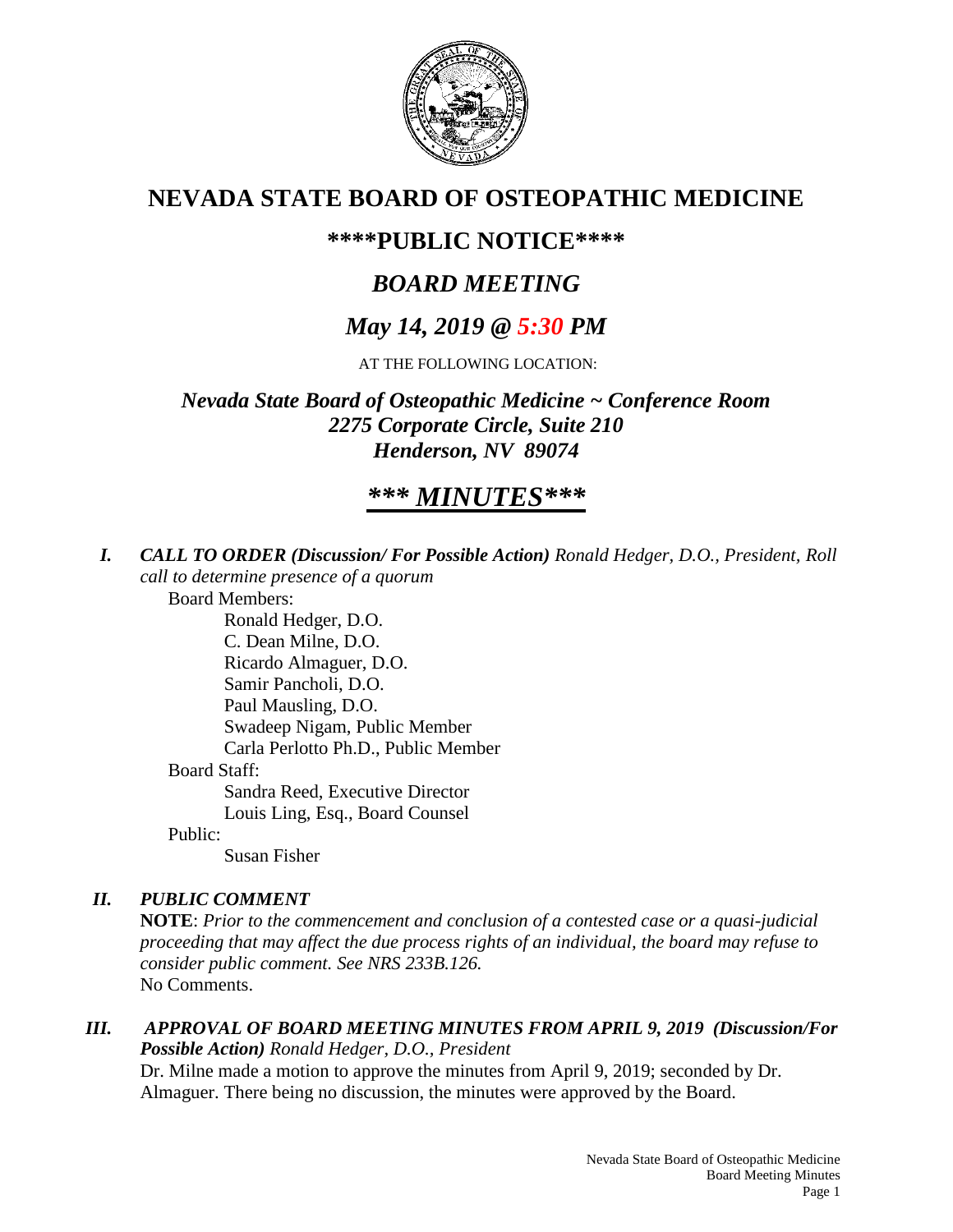### *IV. CONSENT AGENDA TO GRANT LICENSURE FOR OSTEOPATHIC PHYSICIANS, PHYSICIAN ASSISTANTS AND SPECIAL LICENSES (Discussion/ For Possible Action) Ronald Hedger, D.O., President*

*Under this item the Board may consider the recommendations of the Executive Director and/or President/Vice President to grant licensure to the below listed applicants. The Board may remove any applicant's name from the consent motion, but may not discuss the contents of the application for licensure without the applicant present following proper notice pursuant to the open meeting law.*

## **Osteopathic Physician Name Specialty**

Andrew Abdelmalek, D.O. Anesthesiology Azaan Akbar, D.O. Internal Medicine Anthony Arslan, D.O. **Family Medicine** Shannon Barker, D.O. Pediatrics Brent Han, D.O. **Family Medicine** Sophia Johnson, D.O. Emergency Medicine Jason Klein, D.O. Emergency Medicine Christi Makas, D.O. Emergency Medicine Samantha Malamet, D.O. Anesthesiology Ashley Martin, D.O. General Surgery Ravikumar Patel, D.O. Emergency Medicine Jeffrey Rubin, D.O. Anesthesiology Audrey Shilander, D.O. Psychiatry

Kelli Biggans, PA-C Yasmin Siddiqui D.O. Alison Ruthkowski, PA-C Keith Blum, D.O. David Ward, PA-C Melissa Miller, D.O. Markey Wilson, PA-C Nader Helmi, D.O.

### **Special Licenses NRS.633.411**:

Megan Berberich, D.O. Nellis AFB Grant Bullock, D.O. UNLVSOM Psychiatry Caitlin Chen, D.O. UNLVSOM Psychiatry Matthew Christie, D.O. UNLVSOM Psychiatry Erika Hallak, D.O. Nellis AFB

Stephanie Jones, D.O. Physical Medicine & Rehabilitation

### **Physician Assistant Supervising Physician**

Sara Alleyasin, D.O. Valley Hospital Internal Medicine Ajit Amesur, D.O. Valley Hospital Orthopedic Surgery Theddy Blanc, D.O. Mountain View Emergency Medicine Jesse Broyles, D.O. Valley Hospital Internal Medicine Taylor Campbell, D.O. Valley Hospital Neurology Hoa Cao, D.O. Valley Hospital Internal Medicine John Caraway Valley Health System – FM Mark Chang, D.O. UNLVSOM Internal Medicine Alex Chao, D.O. Mountain View Internal Medicine Kory Cummings, D.O. Valley Hospital Internal Medicine Erin Dautremont, D.O. Valley Hospital Family Medicine Thomas Derby, D.O. Southern Hills Transitional Sohei Fukuda, D.O. UNLVSOM Family Medicine Donald Furman, D.O. Mountain View General Surgery Eric Gupta, D.O. Valley Hospital Internal Medicine Tyler Hill, D.O. UNLVSOM Psychiatry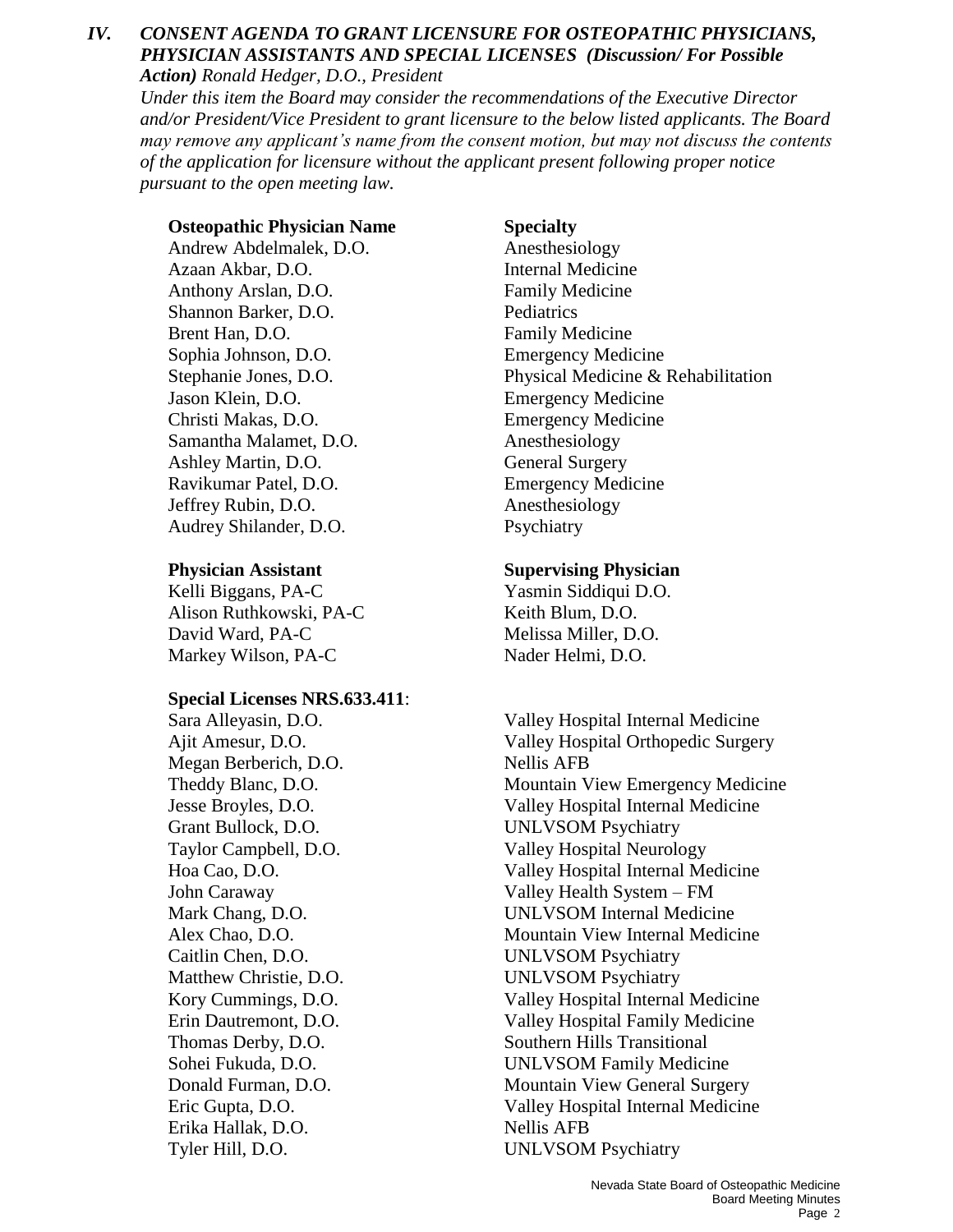Abraham Ichinoe, D.O. Mountain View OB/GYN Jun Kim, D.O. UNLVSOM Psychiatry Mallory Krueger, D.O. Nellis AFB Tiffany Leung, D.O. UNLVSOM Psychiatry Trusha Mehta, D.O. Valley Hospital Neurology Dennis Nguyen, D.O. Mountain View PM & R Daniel Oakey, D.O. Nellis AFB Pauline Phan, D.O. UNLVSOM Psychiatry Sheyda Seyedan, D.O. UNLVSOM Psychiatry Faris Tahsin, D.O. UNLVSOM Psychiatry Diana Trang, D.O. Nellis AFB Eric Vondrak, D.O. Nellis AFB Nancy Young, D.O. Valley Hospital Family Medicine

Kathleen Holsaeter, D.O. Valley Health General Surgery Megan Hubbard, D.O. Valley Hospital Internal Medicine Diana Hung, D.O. Mountain View General Surgery Thomas Ilustrisimo, D.O. Valley Hospital Internal Medicine Ebifade Imarayi, D.O. Mountain View Internal Medicine Bhavik Kanzaria, D.O. Mountain View Emergency Medicine Deborah Kennedy, D.O. Mountain View Transitional Patrick Kernan, D.O. Mountain View Emergency Medicine Esther Y. Kim, D.O. Valley Hospital Internal Medicine Michael Korczynski, D.O. Mountain View Transitional Paige Kozlowski, D.O. Valley Hospital Internal Medicine My Huyen Le, D.O. Valley Hospital Internal Medicine Daniel LeCavalier, D.O. Valley Hospital Orthopedic Surgery Christopher Lee, D.O. Mountain View Emergency Medicine Sean Liyanage, D.O. Valley Hospital Family Medicine Natalia McGrew, D.O. Valley Hospital Family Medicine Qazi Mohsin, D.O. UNLVSOM Internal Medicine Joshua Moore, D.O. Valley Hospital Internal Medicine Anthony Nguyen, D.O. Valley Hospital Internal Medicine Christopher Nguyen, D.O. UNLVSOM Internal Medicine Samantha Nguyen, D.O. Valley Hospital Internal Medicine Jennifer Neibling, D.O. Mountain View General Surgery Ryan Nimer, D.O. Mountain View Anesthesiology Dozie Oparaugo, D.O. Valley Hospital Internal Medicine Hali Pearce, D.O. Mountain View General Surgery Suneal Peddada, D.O. Mountain View Anesthesiology Graydon Taylor, D.O. Mountain View General Surgery Vincent Tran, D.O. Mountain View General Surgery Frank Truong, D.O. UNLVSOM Family Medicine Bennett Vitug, D.O. Valley Hospital Family Medicine Pacific Vo-Vitug, D.O. Valley Hospital Internal Medicine Dana Vowels, D.O. Mountain View Emergency Medicine Kelly Wang, D.O. Mountain View Internal Medicine Johnson Wong, D.O. UNLVSOM Internal Medicine Samson Wong, D.O. UNLVSOM Family Medicine

Dr. Milne made a motion to approve the licensee applications as written; and, seconded by Dr. Pancholi. There being no discussion, the Board approved licensure.

*V. TERM LIMITS FOR BOARD ELECTED OFFICERS (Discussion/For Possible Action) by Samir Pancholi, D.O., Secretary/Treasurer*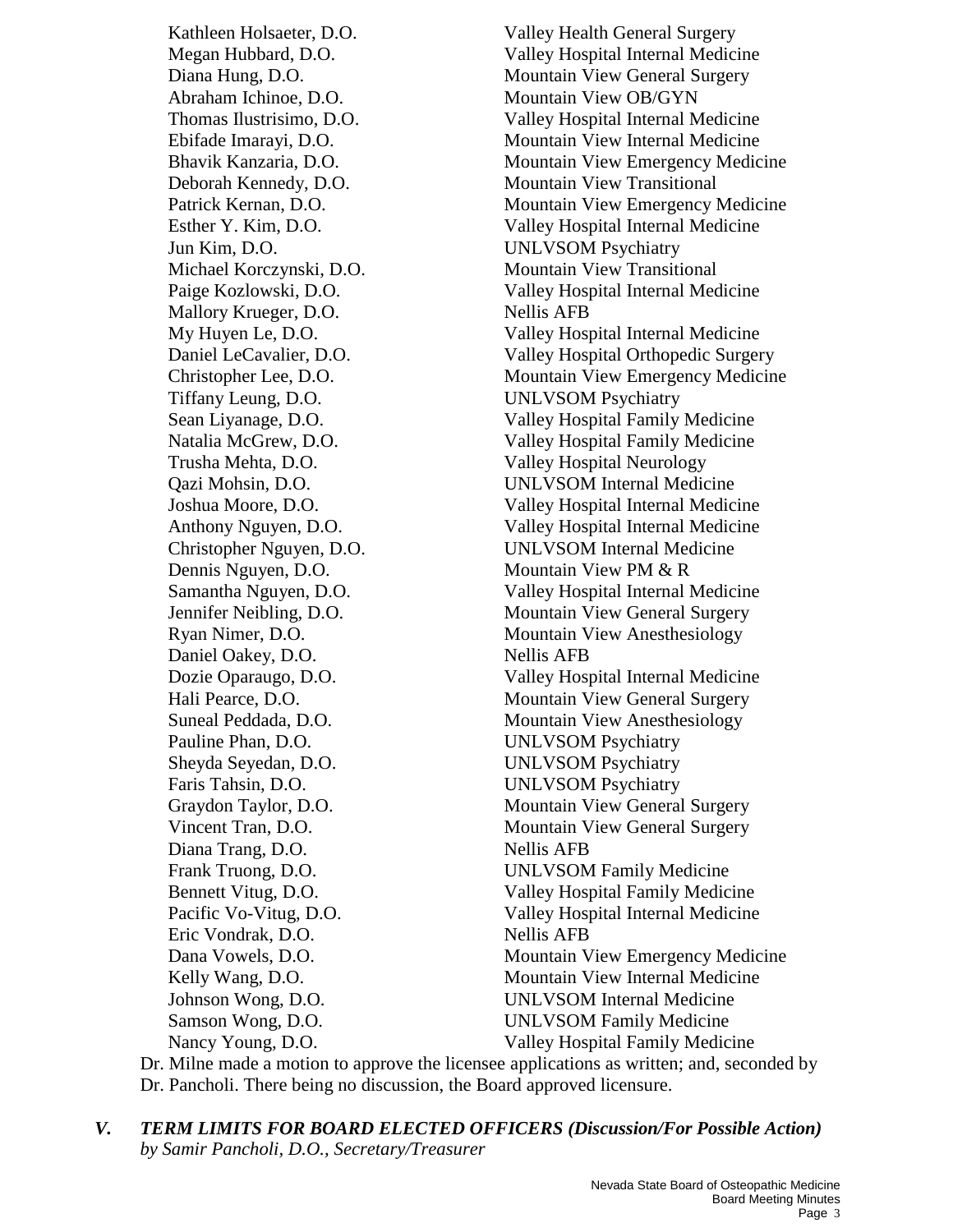Dr. Pancholi proposed annual elections for officer positions with one-year terms and a maximum of two years. He added that if someone serves for two years, that person may run again after taking one year off. It was also discussed that one should serve on the Board for at least two years before holding an officer position. Louis Ling, Board Counsel, offered election policy suggestions. It was discussed that Mr. Ling would draft an election policy and present it at the June Board Meeting. A motion was made by Dr. Pancholi for the board to review and vote on an election policy at the June Board Meeting; and, seconded by Dr. Milne. After further discussion, the motion was approved with five votes, with Dr. Almaguer and Dr. Mausling opposing.

### *VI. TRAVEL POLICY FOR BOARD AND STAFF (Discussion/For Possible Action) Swadeep Nigam, Public Member*

Mr. Nigam introduced the idea of the Board having a more clear and defined travel policy. There was some discussion and it was suggested that the Board would send their travel policy ideas to the executive director for her to compile them and bring to the Board Meeting in June. The item was tabled to the June 11, 2019 meeting.

## *VII. EXECUTIVE DIRECTOR'S REPORT*

- a. Financial Statements
- b. Licensing
- c. FSMB Annual Meeting Ms. Reed asked if Board Members would be interested in attending future annual meetings by the Federation of State Medical Boards (FSMB). Four members expressed an interest in attending.
- d. Staffing Ms. Reed explained that Wil Jared had resigned as staff investigator.

### *VIII. LEGAL REPORT (Discussion/For Possible Action) by Louis Ling, Board Counsel and/or Rosalie Bordelove, Deputy Attorney General*

Mr. Ling reported that the debt collection effort in one matter is approaching a settlement. In another matter, the court action regarding the subpoena issued for obtaining patient records has been resolved with the counsel for the subject of the subpoena such that staff will obtain the documents it was seeking to forward the underlying investigation.

### *IX. LEGISLATIVE UPDATE (Discussion/For Possible Action) by Susan Fisher, Board*

*Government Affairs/Lobbyist* – Various pending bills related to the Board, its functions, its licensees, the public served by the Board and its licensees, and osteopathic medicine, may be reviewed and the Board may take action related to such pending bills.

Ms. Fisher discussed an amendment that was introduced on April 9, 2019 to an existing bill (SB 128), by which language regarding physician assistants (PAs), which includes the items the Board opposed in another bill, was added. Discussion was held indicating that much of what was added by the amendment to SB 128 had already been negotiated or removed from previous bills that were intended to specifically and only address PAs. Dr. Milne asked if the Board can reach out to Assemblywoman Carlton, who sponsored the bill, but not the amendment, which was added by Senator Hardy. The hearing was scheduled for April 10, 2019.

### *X. ITEMS FOR FUTURE DISCUSSION/ACTION/UPCOMING AGENDA* No Comments.

### *XI. PRESIDENT'S REPORT on Board Business, Ronald Hedger, D.O., President*

Dr. Hedger asked Dr Perlotto to discuss her experience at the FSMB Annual Meeting in April. Dr. Perlotto stated that the experience was positive and she would like to attend in future years. Dr. Pancholi mentioned that he attended the FSMB meeting and it was